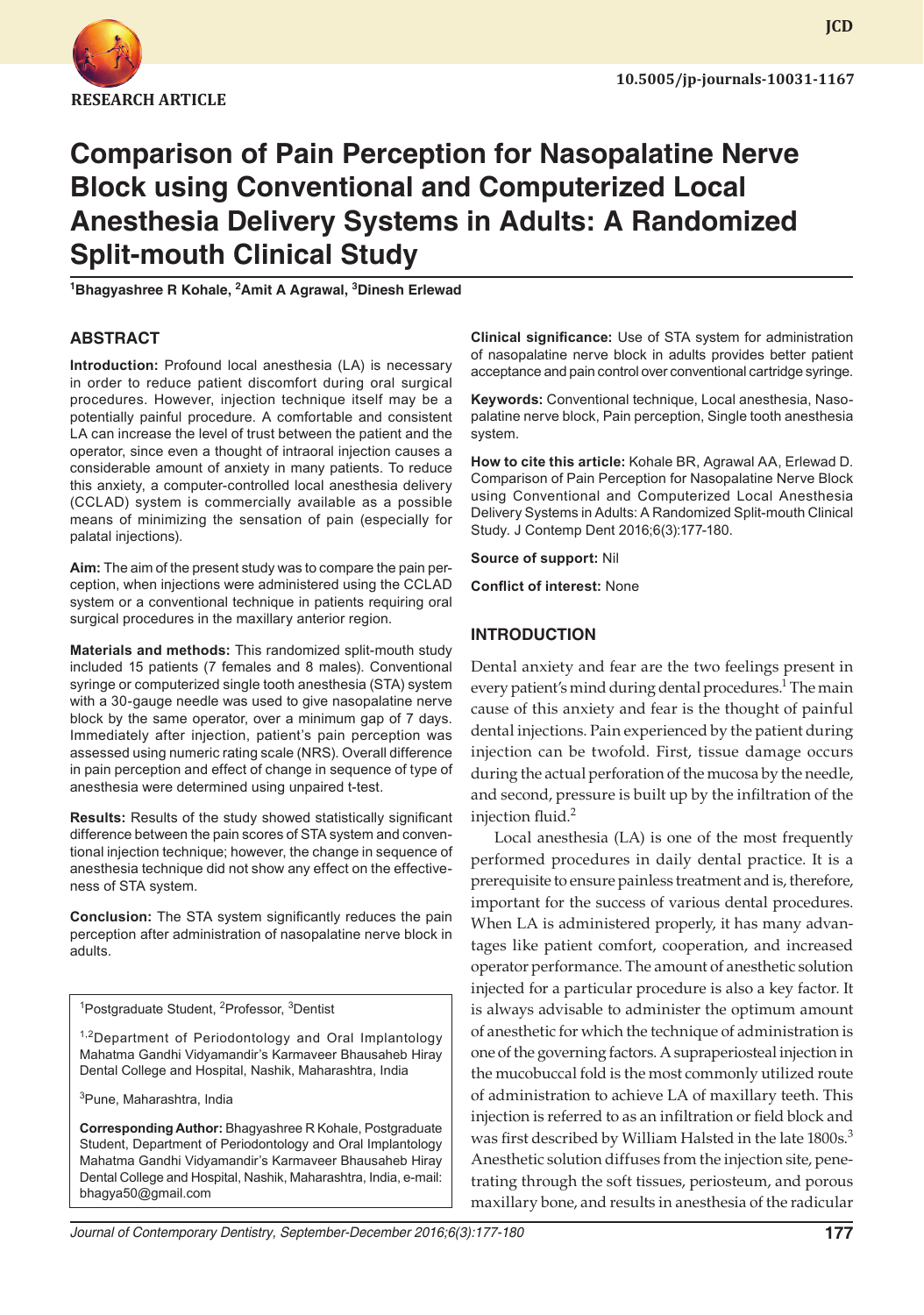nerve fibers of the teeth in proximity to the injection site. $4$ To avoid patient discomfort, computer-controlled local anesthesia delivery (CCLAD) systems have been recommended, which can be used as an alternative.

The aim of the present study was to compare severity of pain for the nasopalatine nerve block technique using a conventional syringe and single tooth anesthesia (STA) system in the maxilla.

## **MATERIALS AND METHODS**

A total of 15 patients with the age range of 20 to 60 years were selected from the outpatient Departments of Oral surgery and Periodontology, out of which 7 were females and 8 were males. All systemically healthy patients indicated for surgical procedures (such as flap surgery, extraction) in the anterior maxillary region and patients without prior experience of injections were included in the study. Pregnant and lactating females, patients allergic to LA, patients having systemic conditions contraindicating the use of LA, and patients taking analgesics (aspirin, etc.) were excluded from the study. Informed consent was obtained from each patient who participated in the study. The ethical committee approval was obtained from the ethical committee of Mahatma Gandhi Vidyamandir's Karmaveer Bhausaheb Hiray Dental College and Hospital Nashik, Maharashtra, India.

At baseline examination, the patients were given information about the use of numeric rating scale  $(NRS)^4$ to record the level of pain they felt during treatment procedures. All the injections were given by one operator using a 30-gauge needle for both the injection techniques. The subjects received the injections during two separate appointments spaced at least 1 week apart, and the order of anesthesia techniques was randomly selected by the flip of a coin in a crossover design. The nasopalatine nerve block was given to the patients requiring surgical procedure in the maxillary anterior region. For this, the operator obtained the NRS for each patient immediately after the injection was administered.

In six subjects, the first injection was given using a conventional cartridge syringe, and in nine subjects, the STA system was used first. Nasopalatine nerve block using a conventional cartridge syringe was performed for a period of 30 seconds into the soft tissue just lateral to the incisive papilla at the midline, 10 mm (palatally) to the maxillary central incisors, and the amount of LA administered was 0.3 mL. Injection with the STA was performed using normal mode, i.e., 0.3 mL/second with a 5-second aspiration cycle, which was activated by tapping the foot pedal. Positive aspiration was not noted at any sites injected using conventional or STA system. Surgical sites were anesthetized utilizing 1.8 mL cartridge of 2% lidocaine hydrochloride with 1:200,000 adrenaline.

#### **single tooth anesthesia SYSTEM**

Single tooth anesthesia system was introduced by Milestone Scientific in 2007 (Figs 1 and 2). The STA system incorporates dynamic pressure sensing (DPS) technology that provides a constant monitoring of the exit pressure of the LA solution in real time during all phases of the drug's administration and also to identify the ideal needle placement for periodontal ligament (PDL) injections. The DPS system alerts the user if leakage of LA occurs that can be caused by improper needle placement, insufficient hand pressure on the syringe, or internal leaking from the cartridge/syringe. Pressure of the LA is strictly regulated by the STA system; therefore, greater volume of LA can be administered with increased comfort and less tissue damage. The technique of needle insertion is similar to that used for conventional technique as mentioned previously. The rate of injection: (i) STA mode: Single, slow rate of injection, i.e., 0.005 mL/ second; (ii) normal mode: 0.03 mL/second emulates the WAND<sup>®</sup>; and (iii) turbo mode: Faster rate of injection of 0.06 mL/second.

Descriptive statistics of pain during injection was analyzed and presented in terms of mean with standard deviation. Unpaired t-test was used to compare pain



**Fig. 1:** The STA system



**Fig. 2:** Handpiece of the STA system with needle and tubing

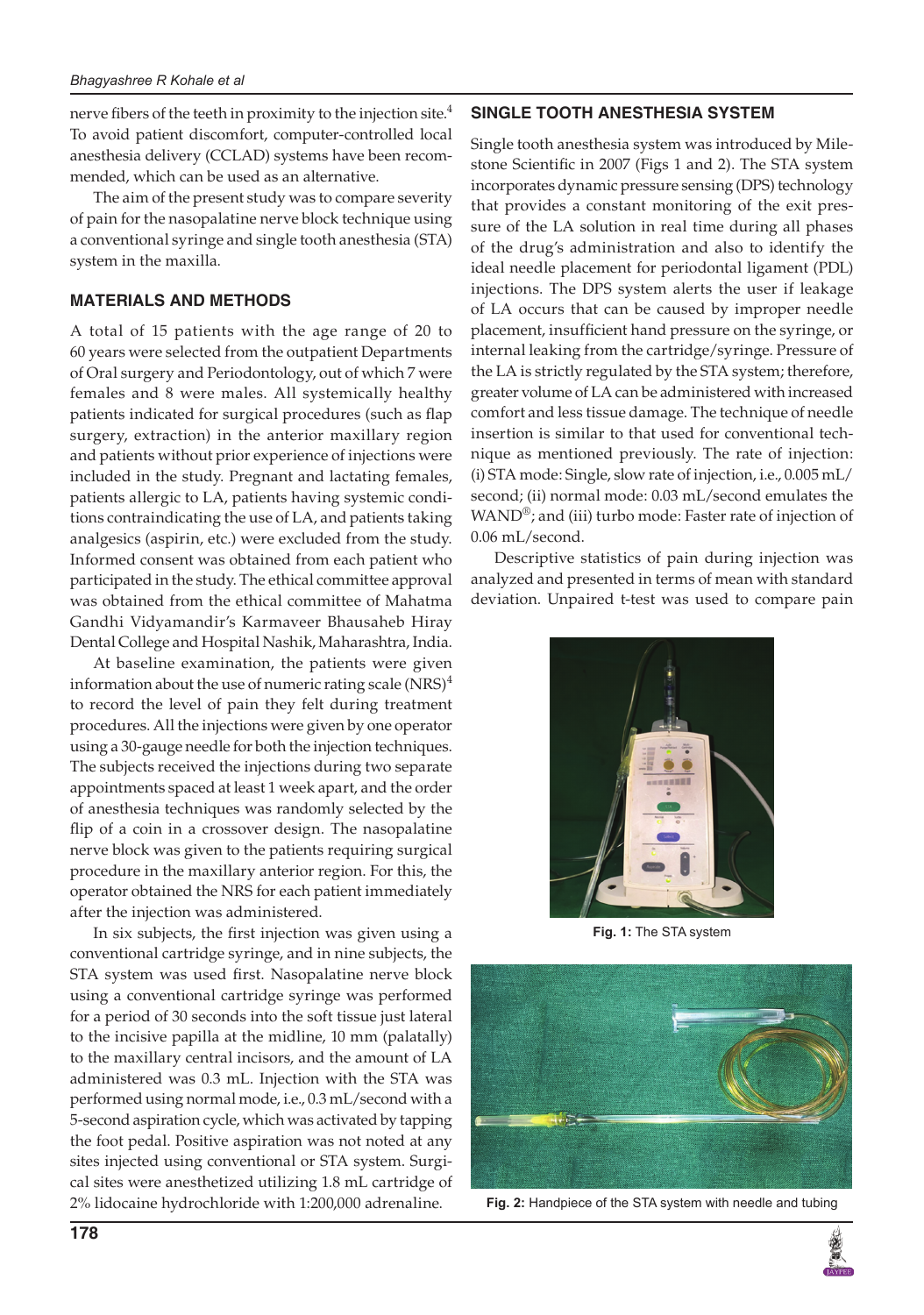*Comparison of Pain Perception for Nasopalatine Nerve Block using Conventional and Computerized Local Anesthesia*

**Table 1:** Mean NRS scores in conventional and the STA group

| Injection technique                                     | Total patients | Mean ± SD (NRS scores) | p-value | Mean difference | SD difference |
|---------------------------------------------------------|----------------|------------------------|---------|-----------------|---------------|
| STA system                                              | 15             | $2.06 \pm 0.594$       | 0.0045  | 2.67            | 0.741         |
| Conventional                                            | 15             | $4.73 \pm 1.335$       |         |                 |               |
| $\sim$ $\sim$ $\sim$ $\sim$ $\sim$ $\sim$ $\sim$ $\sim$ |                |                        |         |                 |               |

SD: Standard deviation

| <b>Table 2:</b> Mean NRS scores when STA was given first and |  |  |  |  |  |
|--------------------------------------------------------------|--|--|--|--|--|
| conventional given first                                     |  |  |  |  |  |

| Sequence of anesthesia   | <b>Mean NRS scores</b> | p-value   |
|--------------------------|------------------------|-----------|
| STA system used first    | 1.88                   | 0.1628 NS |
| STA system used second   | 2.33                   |           |
| Conventional used first  | 5.33                   | 0.1624 NS |
| Conventional used second | 4.33                   |           |
|                          |                        |           |

NS: Nonsignificant

scores (NRS) during injection using conventional syringe and STA system.

#### **RESULTS**

Totally, 15 patients participated in the study, of which 7 were females and 8 were male patients with a mean age of 41.50 years. The mean values of NRS scores were obtained for both the groups (Table 1), and it was found that the mean score for the conventional group  $(4.73 \pm 1.335)$ was more than the mean for the STA group  $(2.06 \pm 0.594)$ . Thus, patient acceptance was significantly higher for nasopalatine nerve block with the STA system than the conventional syringe. The average difference between the conventional and STA groups was found to be 2.67. Nasopalatine nerve block with STA system produced a statistically significant lower level of pain ( $p = 0.0045$ ) in comparison with the conventional group. However, both the techniques achieved adequate anesthesia as displayed by the patients' response, assessed by NRS, during treatment. Within the sample population, conventional cartridge syringe was used first in six subjects and, in nine subjects, STA system was used first (Table 2). There was no difference in the NRS scores when either of the two techniques was used first or second  $(p>0.05)$ .

# **DISCUSSION**

Obtaining profound LA is of utmost importance for any oral surgical procedure. As stated by Hochman et al<sup>5</sup> in 1997, the pain perception during administration of LA is primarily due to tissue puncture, fluid pressure, and flow rate of LA solution. Palatal injections are rated to be the most painful injections as the palatal mucosa is tightly bound to the periosteum of the underlying bone. The STA system has added advantages of excellent tactile sensation due to the lightweight plastic handle, the ability to rotate the needle as it is introduced into tissues, producing a coring penetration that minimizes needle deflection and

a controlled flow rate of LA solution. Decreasing the total amount of anesthetic and vasoconstrictor necessary for maxillary anesthesia, shortening the total anesthesia time, and diminishing patient – operator anxiety are other advantages of the STA system.<sup>6</sup> To our knowledge, there is one similar study reported in the literature in which a computer-controlled injection system was used.<sup>7</sup> In the present study, we have used the normal mode of the STA system, which is similar to that of WAND. The first study reported in the literature on the use of the WAND in children was carried out in 1999 by Asarch et  $al<sup>8</sup>$ to compare the efficacy of computerized LA with the traditional syringe. They showed no significant difference between the two methods. However, the study failed to target injection sites and control the existing differences in the duration of the two injection methods as specifically recommended by the manufacturer.

Saloum et al<sup>9</sup> in 2000 studied 240 subjects in which they compared WAND *vs* traditional anesthesia technique and concluded that WAND was significantly less painful. Loomer and Perry<sup>10</sup> in 2004 studied the use of a computer-controlled technique in which anterior middle superior alveolar (AMSA) nerve block was compared with greater palatine and nasopalatine anesthesia techniques. The results revealed lower visual analogue scale scores for AMSA compared with the other two techniques. In yet another study carried out by Yenisey<sup>11</sup> in 2009, the AMSA technique with the use of WAND system was compared with the infiltration technique, and the results using visual rating scale (VRS) scores showed less pain with the WAND system for anesthetic delivery. Lee et al<sup>12</sup> reported that AMSA is more successful with WAND Plus<sup>®</sup> in comparison with a conventional syringe.

In order to check for the novelty effect of the STA system, few patients were given STA first and, in others, conventional technique was used first. However, there was no statistically significant difference when the sequence of the injection techniques was changed. Pain perception during the injection was similar for a particular technique whether it was given first or second. In the present study, a 30-gauge needle used was used for both conventional technique and STA system in order to prevent bias.

The present study showed significantly lesser pain scores of the STA system group than the conventional group even in the absence of topical anesthetic gel. There was no statistically significant difference in the pain